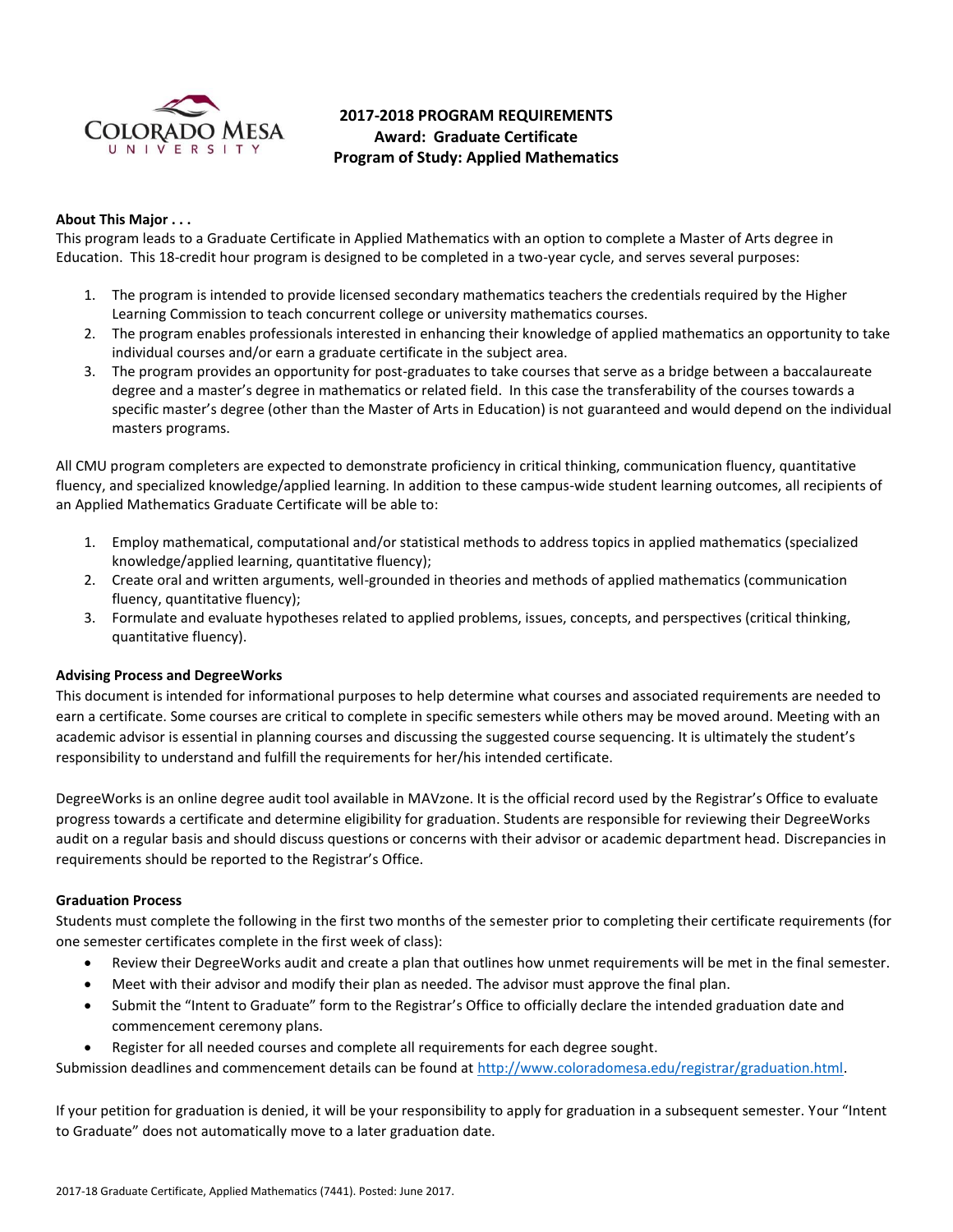# **INSTITUTIONAL GRADUATE DEGREE REQUIREMENTS**

The following institutional requirements apply to all CMU graduate-level degrees. Specific programs may have different requirements that must be met in addition to institutional requirements.

- Graduate certificates consist of a minimum of 5 credit hours. Master's degrees consist of a minimum of 30 credit hours. Doctoral degrees consist of a minimum of 60 credit hours
- All credits in a graduate program must be minimally at the 500-level.
- At least fifty percent of the credit hours must be taken at CMU.
- Students must achieve a 3.00 cumulative GPA or higher in all CMU coursework.
- Students may not apply coursework with a grade lower than a "B" toward graduation requirements.
- A course may only be used to fulfill one requirement for each degree/certificate.
- Capstone exit assessment/projects (e.g., Major Field Achievement Test) requirements are identified under Program-Specific Requirements.
- The Catalog Year determines which program sheet and certificate requirements a student must fulfill in order to graduate. Visit with your advisor or academic department to determine which catalog year and program requirements you should follow.
- See "Requirements for Graduate Degrees and Certificates" in the catalog for a complete list of graduation requirements.

## **PROGRAM-SPECIFIC REQUIREMENTS**

- 18 semester hours are required for the Graduate Certificate in Applied Mathematics.
- A bachelor's degree from an accredited college is required, preferably in mathematics, mathematics education, or an area with a significant mathematics requirement.
- It is strongly recommended that applicants have completed 18-24 hours of undergraduate mathematics courses, including at least two semesters of calculus, a course in probability and statistics, and a course that includes writing mathematical proofs. Each applicant should address how their background relates to these recommendations in their letter of intent (see below), and discuss any particular strengths if they do not meet these recommendations.
- A fully completed application including official transcripts is required prior to beginning the program, two letters of recommendation (one page in length) and a letter of intent that provides information about the student's background, interests, and aspirations, and how they relate to the Graduate Certificate in Applied Mathematics.
- For additional information on applicable polices, please refer to the Graduate Policies and Procedures Manual